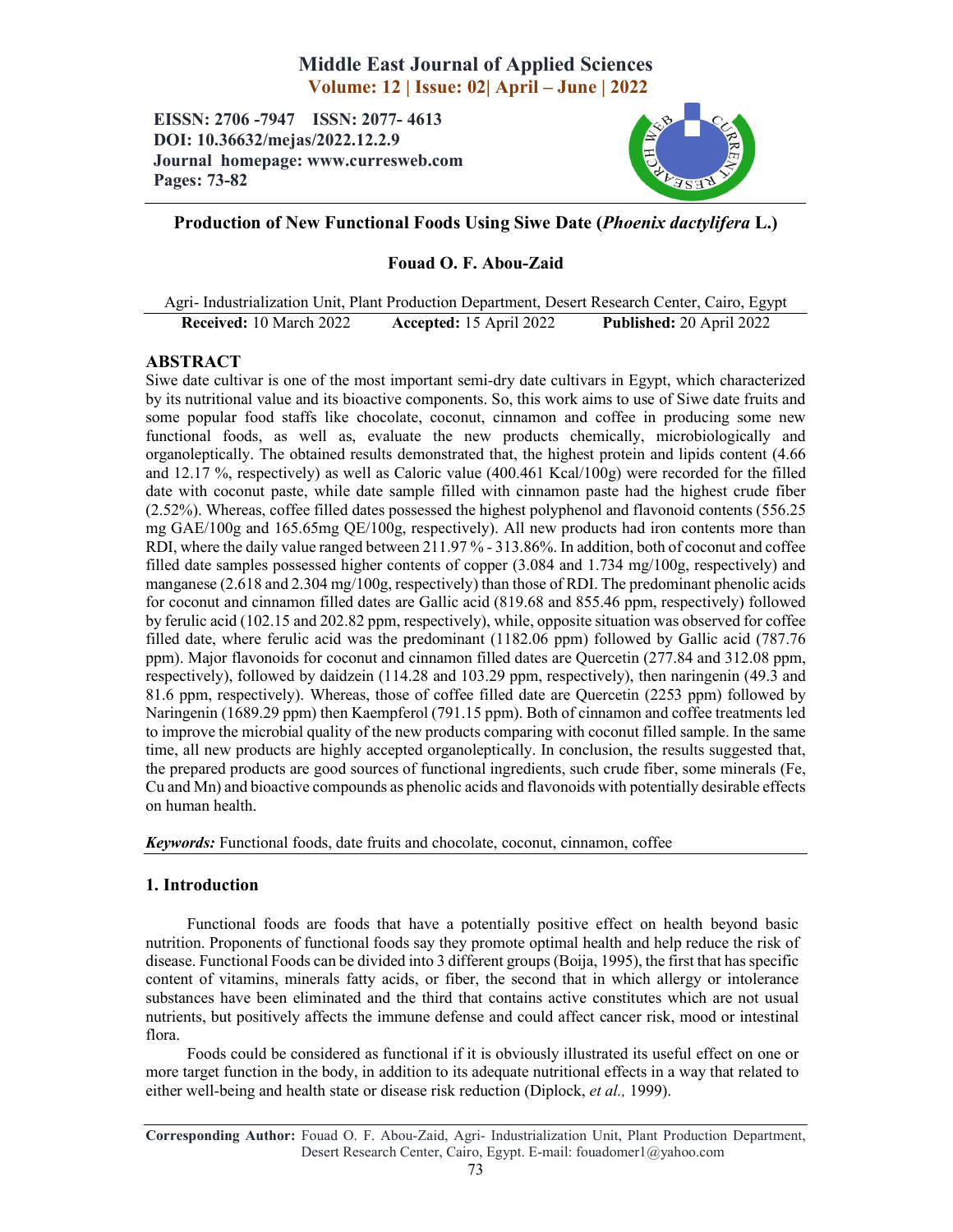The foods that could be considered as functional foods may be whole, fortified, enriched or enhanced foods that provide health benefits beyond the provision of essential nutrients (e.g., vitamins and minerals), when they are consumed at efficacious levels as part of a varied diet on a regular basis.

One of the oldest cultivated crops in Middle East and North Africa countries, is date palm (*Phoenix dactylifera* L.), it is considered the most important plant in desert and arid areas (Zaid, 1999 and Al-shahib and Marshall, 2003). The role of date palm has been well established the birth of the human race. Date Fruits are popularly consumed in varied regions of the world and a main diet constitute as a staple food in the Arabian region. Date fruits are considered a low-cost food and rich source of certain nutrients as well as a rapid energy source as a result of their higher content of carbohydrates (70–80%) (Al-Hooti *et al.,* 1995; Myhara *et al.,* 1998; Al-Farsi *et al.,* 2005; Al-Farsi *et al.,* 2008 and Safi *et al.,* 2008).

In Egypt, date palms are distributed in all over the country (Nile valley, oases and desert). Cultivated date varieties in Egypt could be categorized as soft dates (Zagloul, Amhat, Hayani, Samani, Bent-Aicha etc ) semi–dry dates (Al-Aglani, Siwi, Al-Amri, *et al.,* etc ) and dry dates (Ebrimi, Barakawi, Sakouti, etc) (Youssef and Ramadan, 1987 and Mohammed, 2000).

Varied compositional researches on date fruit and its by-products stated that dates contain considerable quantity of total phenolics, dietary fiber and vitamins. This demonstrates that dates are rich antioxidants source and could be utilized either functional food or as an ingredient in functional food (Nasir *et al.,* 2015).

Chocolate consumption (as aphrodisiac, confection and folk medicine) has been backed to the period before science proved its useful health desirable effects. Polyphenols content of cocoa and chocolate considered the major effective components on human health which act as antioxidants, antibacterial and antiviral as well as they have potential anti-inflammatory, antiallergenic, cardioprotective, anticarcinogenic, and antihepatotoxic properties (Ackar *et al.,* 2013).

The worldwide consumption of coffee for social meetings, leisure, enhancement of well-being and work performance is strongly recognized. The consumed amounts influence some minerals intake (K, Mg, Mn, Cr), niacin and antioxidant substances. Several studies have illustrated positive impacts of regular coffee-drinking on different health characters of normal people, as metabolic disorders (gallstones, diabetes, liver cirrhosis), psychoactive responses (mood change and alertness), neurological (child hyperactivity, Parkinson's and Alzheimer's diseases), liver function and gonad. Coffee-drinking affects a wide demographic population (from children, adults and older people) with a board health benefits, not as some functional foods which act on a narrow-defined population with a special impact (Jose' and Teresa Helena, 2005).

Coconut flour may associate in cholesterol and sugar levels controlling in blood and colon cancer preventing. Studies illustrated that high fiber coconut flour consumption could augments fecal bulk (Arancon, 1999).

Cinnamon is one of the most important spices used daily by people all over the world. Cinnamon mainly contains volatile oil and other bioactive components, as cinnamic acid, cinnamaldehyde and cinnamate. Several studies revealed antioxidant, antimicrobial, antidiabetic, anti-inflammatory, anticancer, cardiovascular-disease-lowering and lipid-lowering activities for cinnamon, which has also been demonstrated activities against neurological disorders, such Alzheimer's and Parkinson's diseases (Pasupuleti and Siew, 2014).

This work aimed to produce and evaluate new functional date products using Siwe date fruits and chocolate with Cinnamon or coconut powder or coffee.

### 2. Materials and Methods

#### 2.1. Plant material and sampling

- Date palm (*P*. *dactylifera* L.) cultivar Siwe fruits were obtained at the tamr stage from Siwa Research Station orchard in Siwa Oasis, Matrouh, Egypt, during 2017 season.
- Coffee, coconut powder, cinnamon powder, whole powder milk, sugar and crude dark chocolate were purchased from local market.
- Solvents and all chemicals: were obtained from El-Gomhoria Co. Cairo, Egypt.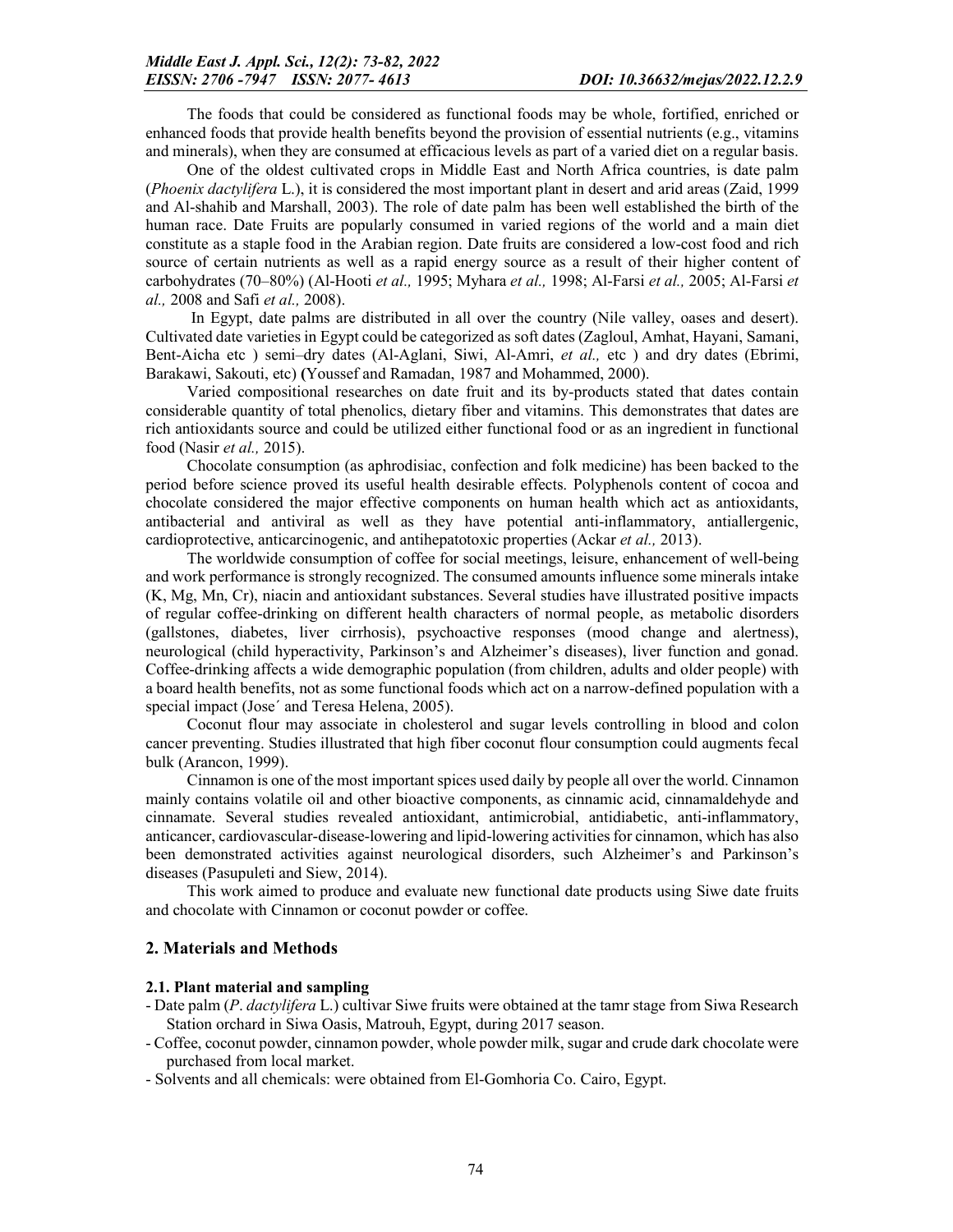## 2.2. Methods

## 2.2.1. New date products preparation

Date palm fruits were selected for uniformity in color and size, freedom from defects and fungal damage and used within 3 h of arrival at the laboratory. The fruits were flash washed, sprayed with cold hydrogen peroxide (2%) and allowed to dry. The date fruits were divided into four groups (three for filling and the fourth was minced). Each filling group was consisting of 120 fruits. Each group was deseeded and filled with one filling mixtures (see Table 1), then coated with crude dark chocolate. Then the treated fruits were air dried and stored in polyethylene boxes at room temperature (25-30 °C), till analysis.

### Table 1: The formula of new Siwe date products

|                               | Date<br>fruit   | <b>Filling mixture</b>                                | Crude<br><b>Chocolate</b> |      |
|-------------------------------|-----------------|-------------------------------------------------------|---------------------------|------|
| Date filled by coconut paste  |                 | 300 g 117 g (100 coconut + 50 whole milk + 115 syrup) | $171\ \mathrm{g}$         | -588 |
| Date filled by cinnamon paste |                 | $300 \text{ g}$ 129 g (10 minced date:1 cinnamon)     | 175g                      | 604  |
| Date filled by coffee paste   | $300 \text{ g}$ | $140 \text{ g}$ (10 minced date:1 coffee)             | 166 g                     | 606  |

## 2.2.2. Chemical composition

Moisture, Ash, lipids, protein, crude fiber contents were determined according to the method described by AOAC, (2006).

-The carbohydrate content was calculated using the following formula: Available carbohydrate  $(\%),$  = 100 – [protein (%) + Moisture (%) + Ash (%) + Fiber (%) + Fat (%)] (Mathew *et al.,* 2014).

## I. Caloric value:

Caloric value was estimated using the modified Atwater factor as follows: Total energy (Kcal/100g) =  $[(lipid"g" \times 9) + (protein "g" \times 4) + (carbondydrates "g" \times 1.1 \times 3.75)]$  as described by Falch *et al.* (2010).

## II. Crude fiber

From the pounded sample, 2.00 g were used in triplicates for estimating the crude fiber by acid and alkaline digestion methods using 20% H2SO4 and 20% NaOH solutions (AOAC, 2006).

## III. Total polyphenols

Total polyphenol content (TPC) of date products samples was determined using the Folin-Ciocalteau method at 765 nm (UV-Vis spectrophotometer, Jenway, Staffordshire, UK) (Gao *et al.,*  2000). The total phenol content was expressed as mg gallic acid equivalents/100g (mg  $GAE/100g$ ).

## IV. Total Flavonoids Content

The flavonoids content was determined spectrophotometrically as reported elsewhere (Yoo *et al.,* 2008). Absorbance was read at 510 nm. The levels of total flavonoid content were determined in triplicate and expressed as mg quercetin equivalents/100g (mg QE/100g).

#### V. Minerals content

Minerals content was determined using the Inductively Coupled Plasma Optical Emission Spectrometry (ICP-OES) (Varian- VISTA-MPX, Australia) with Coupled Captured Detector (CCD), where sodium and potassium were determined using Gallenkamp Flame analyzer.

## VI. Determination of total viable count (TVC)

Total viable count was carried out using the method of Frazier, (1976), 1g of representative sample was added into a sterile test tube containing 9 ml of ringer's solution, the sample was mixed thoroughly by shaking to 10 serial dilutions. Each dilution was aseptically transferred into triplicate sets of disposable sterile petri-dishes which contain nutrient agar. The petri-dishes were mixed and gentle shaken and allowed to form solid. These were incubated at 37°C for 24 hours after which the colonies were counted. Results were expressed as cfu /g. of date products.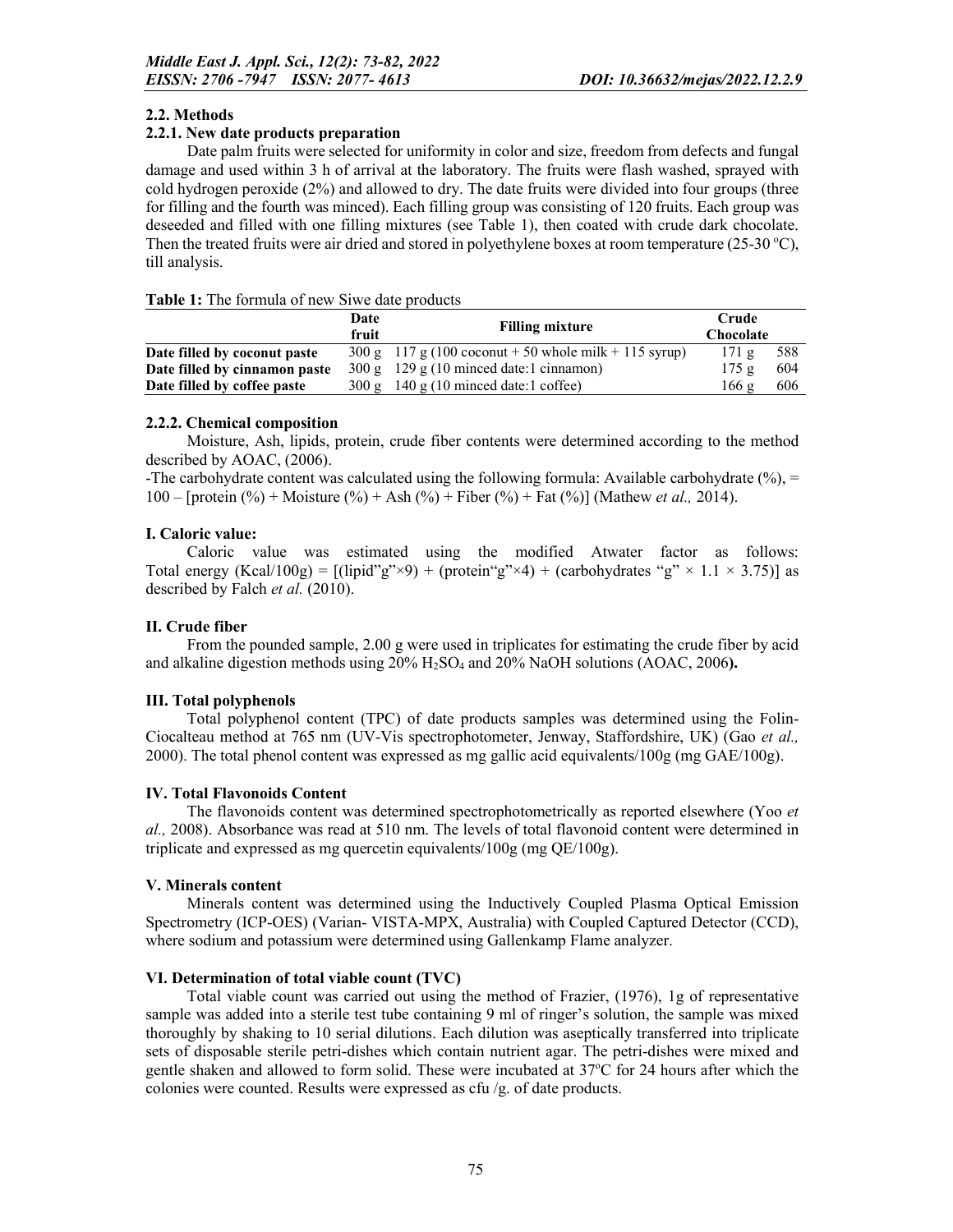## VII. Mold and Yeast enumeration:

Mold and yeast counts were determined using the plate counts technique on potato dextrose agar (PDA) according to procedures by A.P.H.A. (1976) and Difco-Manual (1984). The plates were kept 3 days at 28 ºC.

## VII. Determination of phenolic compounds by HPLC

HPLC analysis was carried out using an Agilent 1260 series. The separation was carried out using Eclipse C18 column (4.6 mm x 250 mm i.d., 5  $\mu$ m). The mobile phase consisted of water (A) and 0.05% trifluoroacetic acid in acetonitrile (B) at a flow rate 0.9 ml/min. The mobile phase was programmed consecutively in a linear gradient as follows: 0 min (82% A); 0–5 min (80% A); 5-8 min (60% A); 8-12 min (60% A); 12-15 min (82% A) ; 15-16 min (82% A) and 16-20 (82%A). The multiwavelength detector was monitored at 280 nm. The injection volume was 5 μl for each of the sample solutions. The column temperature was maintained at 40 °C.

## VIII. Sensory evaluation

Sensory quality of the new Siwe date products were evaluated by 15 panelists from the staff of Agriculture Industrialization Unit, Desert Research Center. Panelists were asked to evaluate taste, odor, texture, outer appearance, internal appearance and Overall acceptability, using a 7-point hedonic scale (Lawless and Heymann, 1998). where, 1- dislike extremely, 2 - dislike moderately,  $3 -$  dislike slightly, 4 - neither like nor dislike, 5 - like slightly, 6 - like moderately, and 7 - like extremely.

### 2.3. Statistical analysis

A completely randomized experimental design was selected to define the treatments effect. All determinations were carried out in triplicate (except minerals and phenolic compounds) and data is reported as mean. Significant differences ( $p < 0.05$ ) were calculated using Duncan's multiple range test, followed the method reported by Steel and Torrie, (1980).

## 3. Results and discussion

## 3.1. Chemical composition

Chemical composition and caloric value of the new Siwe date products were determined and the obtained results are tabulated in table 2.

|                           | Coconut                | Cinnamon             | Coffee               | <b>LSD</b> |
|---------------------------|------------------------|----------------------|----------------------|------------|
| Moisture $(\% )$          | 13.18 <sup>a</sup>     | $13.51^{\circ}$      | $13.75^{\rm a}$      | 0.650      |
| Protein $(\% )$           | 4.66 <sup>a</sup>      | $3.13^{b}$           | $3.33^{b}$           | 0.244      |
| Lipids $(\% )$            | 12.17 <sup>a</sup>     | 9.60 <sup>b</sup>    | $9.38^{b}$           | 0.257      |
| Ash $(\% )$               | $1.80^{\rm a}$         | $1.90^{\rm a}$       | $1.95^{\rm a}$       | 0.170      |
| Crude fiber $(\% )$       | 2.21 <sup>b</sup>      | $2.52^{\rm a}$       | 2.01 <sup>c</sup>    | 0.117      |
| Carbohydrates (%)         | 66.01 <sup>b</sup>     | 69.34 <sup>a</sup>   | 69.58 <sup>a</sup>   | 0.546      |
| Polyphenols (mg GAE/100g) | $361.96^{\circ}$       | $473.38^{b}$         | $556.25^{\rm a}$     | 12.234     |
| Flavonoids (mg QE/100g)   | $92.15^{\circ}$        | $119.32^{b}$         | $165.65^{\rm a}$     | 4.005      |
| Caloric value (Kcal/100g) | $400.461$ <sup>a</sup> | 384.947 <sup>b</sup> | 384.757 <sup>b</sup> | 7.344      |

Table 2: Chemical composition and caloric value of new Siwe date products

Means (+SD) in the same row with different superscripts are significantly different ( $p < 0.05$ )

The presented data in table 2, showed obviously that, the highest contents of protein and lipids (4.66 and 12.17 %, respectively) as well as Caloric value (400.461 Kcal/100g) were recorded for the filled date with coconut paste. This may be due to the higher protein and lipid contents of whole milk. While there are no significant differences between the filled date with Cinnamon paste and the filled date with coffee paste in protein, lipids and ash contents. Concerning to crude fiber results in the same table, it could be noticed that date sample filled with cinnamon paste had the highest crude fiber content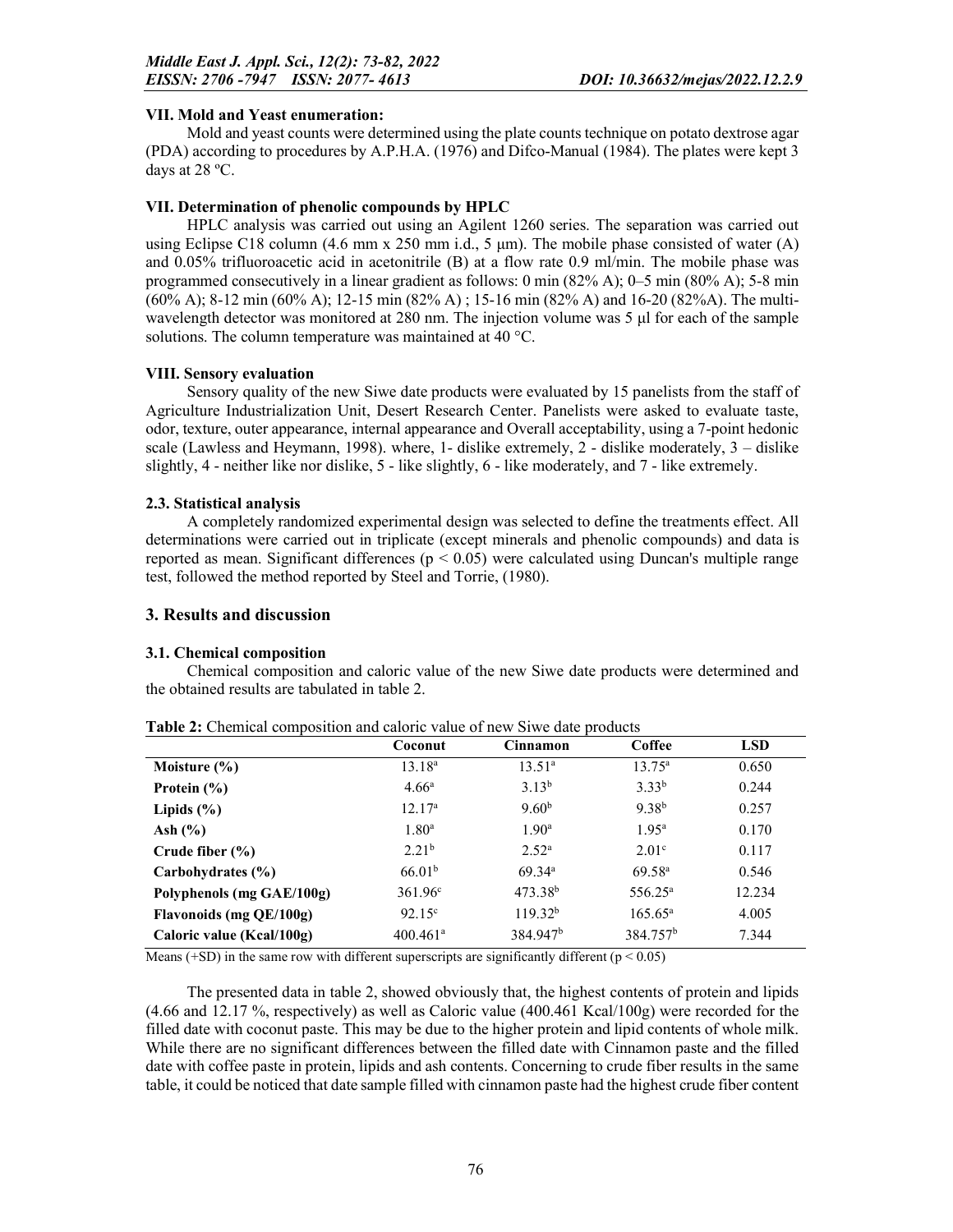(2.52%) followed by date sample filled with coconut paste (2.21%), then date sample filled with coffee paste (2.01%), these could be attributed to variation between filling materials in crude fiber contents.

A high level of fiber intake has health-protective effects and disease-reversal benefits. Where, Increasing the high fiber foods intake or fiber supplemented food improves blood glucose control and serum lipoprotein values, lower Cardiovascular and blood pressure disease, associates weight loss, and improves regularity (Ötles and Ozgoz, 2014).

Regarding to polyphenol and flavonoid contents in the same table, it could be noticed that, coffee filled dates possessed the highest polyphenol and flavonoid contents (556.25 mg GAE/100g and 165.65mg QE/100g, respectively), followed by cinnamon filled dates (473.38 mg GAE/100g and 119.32 mg QE/100g, respectively), then coconut filled dates (361.96 mg GAE/100g and 92.15 mg QE/100g, respectively).

#### 3.2. Minerals contents

Mineral contents and their daily value (% of Recommended Daily Intake) of new Siwe date products were estimated and the results are presented in Table 3.

|           | $RDI^*$ | Date filled by coconut<br>paste |                        | Date filled by cinnamon | paste                  | Date filled by coffee paste |                       |  |
|-----------|---------|---------------------------------|------------------------|-------------------------|------------------------|-----------------------------|-----------------------|--|
|           | mg/day  | Content                         | Daily<br>value $(\% )$ | Content                 | Daily<br>value $(\% )$ | Content                     | Daily value<br>$(\%)$ |  |
| Ca        | 1000    | 160.54                          | 16.054                 | 96.46                   | 9.646                  | 69.74                       | 6.974                 |  |
| Fe        | 13.7    | 36.0                            | 262.77                 | 29.04                   | 211.97                 | 43.0                        | 313.86                |  |
| Mg        | 420     | 55.82                           | 13.29                  | 46.22                   | 11.00                  | 43.76                       | 10.41                 |  |
| Cu        | 0.900   | 3.084                           | 342.66                 | 0.662                   | 73.55                  | 1.734                       | 192.66                |  |
| Mn        | 2.3     | 2.618                           | 113.82                 | 0.994                   | 43.21                  | 2.304                       | 100.17                |  |
| Zn        | 7       | 1.154                           | 16.48                  | 1.074                   | 15.34                  | 0.674                       | 9.62                  |  |
| <b>Na</b> | 1500    | 40.0                            | 2.66                   | 20.0                    | 1.33                   | 20.0                        | 1.33                  |  |
| K         | 4700    | 100.0                           | 2.12                   | 80.0                    | 1.70                   | 80.0                        | 1.70                  |  |

**Table 3:** Minerals contents  $(mg/100g)$  and daily value (% of RDI) of new Siwe date products

\* RDI: Recommended Daily Intake (WHO/UNICEF, 1998).

The mentioned data illustrated that, calcium contents ranged between 69.74 and 160.54 mg/100g, these represent daily values between 6.974 and 16.054%. Also, the magnesium contents ranged from 43.76 to 55.86 mg/100g, which represent daily value between 10.41 and 13.29%. Magnesium is an important mineral in the regulation of blood pressure. It was observed that magnesium intake from foods inversely related to blood pressure compared to intake from supplements (Champagne, 2008). The highest quantile (median intake  $= 457 \text{ mg/day}$ ) of magnesium intake in Health Professionals Follow-up Study was associated with reduced risk of developing cardiovascular disease compared to lowest quantile (median = 269 mg/day) (Al-Delaimy *et al.,* 2004). Magnesium was also found to be positively associated with insulin sensitivity in Insulin Resistance Atherosclerosis Study (Ma *et al.,* 2006).

From the presented results it could be noticed that, coconut filled date sample had the highest contents of all determined minerals comparing with cinnamon and coffee filled date samples with one exception related to iron content, where coffee paste filled date recorded the highest iron content 43 mg/100g. Also, the mentioned data demonstrated that, all produced new Siwe date products had iron content more than the recommended daily intake where the daily value ranged between 211.97 % and 313.86%. On the other hand, both of coconut and coffee filled date samples possessed higher contents of copper  $(3.084 \text{ and } 1.734 \text{ mg}/100 \text{g})$ , respectively) and manganese  $(2.618 \text{ and } 2.304 \text{ mg}/100 \text{g})$ respectively) than those of the recommended daily intake (0.9 and 2.3 mg/day, respectively). These three minerals have important roles for human health as follow:

- Iron deficiency is related to development of severe anemia, reduced cognitive function (Grantham-McGregor and Ani, 2001) as well as raised the lead poisoning risk (Wright, 1999). Low concentration of iron in the brain is also related to raising the appearance of restless legs syndrome (Allen *et al.,*  2001).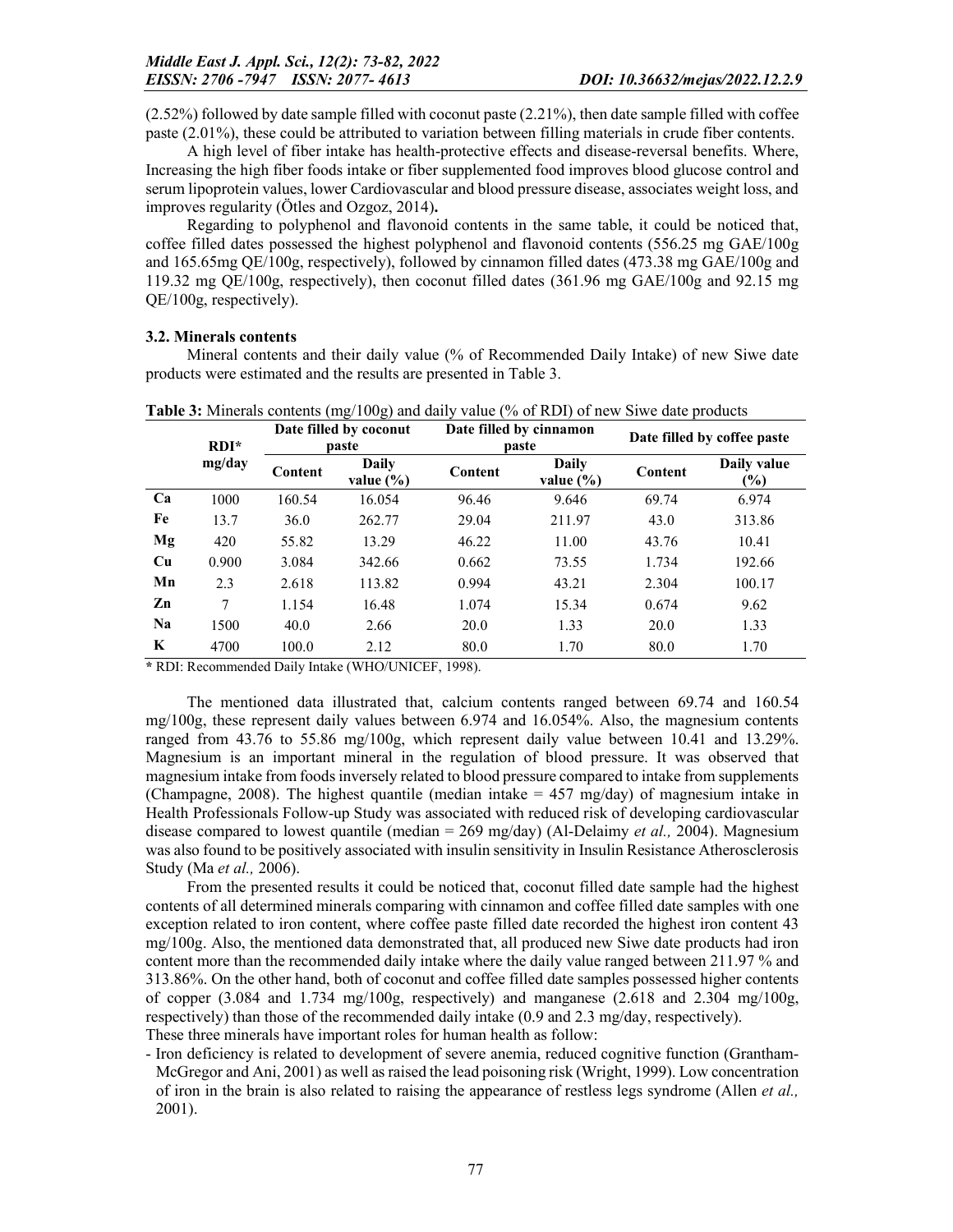- Copper is notedness to have a noticeable role in developing and maintaining the immune system function and osteoporosis (Eaton-Evans *et al.,* 1996).

- Manganese, like other minerals, helps in the prevention of osteoporosis (Strause *et al.,* 1994).

- Also, Zn is a savvied essential trace element for immunity as a cofactor of thymulin (Baudry *et al.,*  2020).

#### 3.3. Phenolic compounds

Phenolic compounds of new Siwe date products were determined and the obtained results are tabulated in Table 4.

Phenolic acids have earned attention as a result of their possible protection effect against oxidative damage diseases, like cancers, stroke and coronary heart diseases (Robbins *et al.,* 2003). In addition, their possible interest for human health goes far above their protective antioxidant behavior.

|                       | Date filled by coconut | Date filled by | Date filled by coffee |
|-----------------------|------------------------|----------------|-----------------------|
|                       | paste                  | cinnamon paste | paste                 |
| <b>Gallic acid</b>    | 819.68                 | 855.46         | 787.76                |
| Chlorogenic acid      | 12.08                  | ND             | 378.88                |
| Catechin              | 35.21                  | 35.11          | 202.02                |
| <b>Methyl gallate</b> | 2.84                   | 9.97           | 59.49                 |
| Caffeic acid          | ND                     | 3.72           | ND                    |
| Syringic acid         | 1.34                   | ND             | 256.80                |
| Coumaric acid         | 2.09                   | 3.08           | 35.34                 |
| Vanillin              | ND                     | ND             | 59.87                 |
| <b>Ferulic acid</b>   | 102.15                 | 202.82         | 1182.06               |
| <b>Naringenin</b>     | 49.3                   | 81.6           | 1689.29               |
| <b>Daidzein</b>       | 114.28                 | 103.29         | 45.34                 |
| <b>Ouercetin</b>      | 277.84                 | 312.08         | 2253.00               |
| Cinnamic acid         | ND                     | 4.21           | 23.84                 |
| Apigenin              | ND                     | ND             | 463.99                |
| Kaempferol            | ND                     | ND             | 791.15                |

Table 4: Phenolic compounds of new Siwe date products

From the presented data, it could be observed that, the predominant phenolic acids for coconut and cinnamon filled dates are Gallic acid (819.68 and 855.46 ppm, respectively) followed by ferulic acid (102.15 and 202.82 ppm, respectively), while, opposite situation was observed for coffee filled date, where ferulic acid was the predominant phenolic acid (1182.06 ppm) followed by Gallic acid (787.76 ppm).

Ferulic acid is an overgrowing component in treating or alternative therapy of lipid and glucose metabolic disorders. Ferulic acid possessed varied pharmacological effects, as anti-inflammatory, antioxidant, anticarcinogenic and antifibrosis effects (Li *et al.,* 2021). Ferulic acid is implicated in treating of several diseases, as pulmonary, diabetes, cancer and cardiovascular diseases (Kumar and Pruthi, 2014).

The presented data in the same table illustrated that, the predominant flavonoids for coconut and cinnamon filled dates are Quercetin (277.84 and 312.08 ppm, respectively), followed by daidzein (114.28 and 103.29 ppm, respectively), then naringenin (49.3 and 81.6 ppm, respectively). Whereas, the predominant flavonoids for coffee filled date are Quercetin (2253 ppm) followed by Naringenin (1689.29 ppm) then Kaempferol (791.15 ppm).

Phytoestrogens are categorized to three major groups: isoflavones (genistein, daidzein, glycitein or equol), lignans (enterolactone or enterodiol) and coumestans (coumestrol). They have a structure similar to that of estradiol, and may act in the body either with estrogenic or antiestrogenic effects (Knight and Eden, 1996; Wade *et al.,* 1999 and Zava *et al.,* 1998). They act as natural selective estrogen receptor modulators (SERMs), and bind to certain estrogen receptors in some tissues, either activating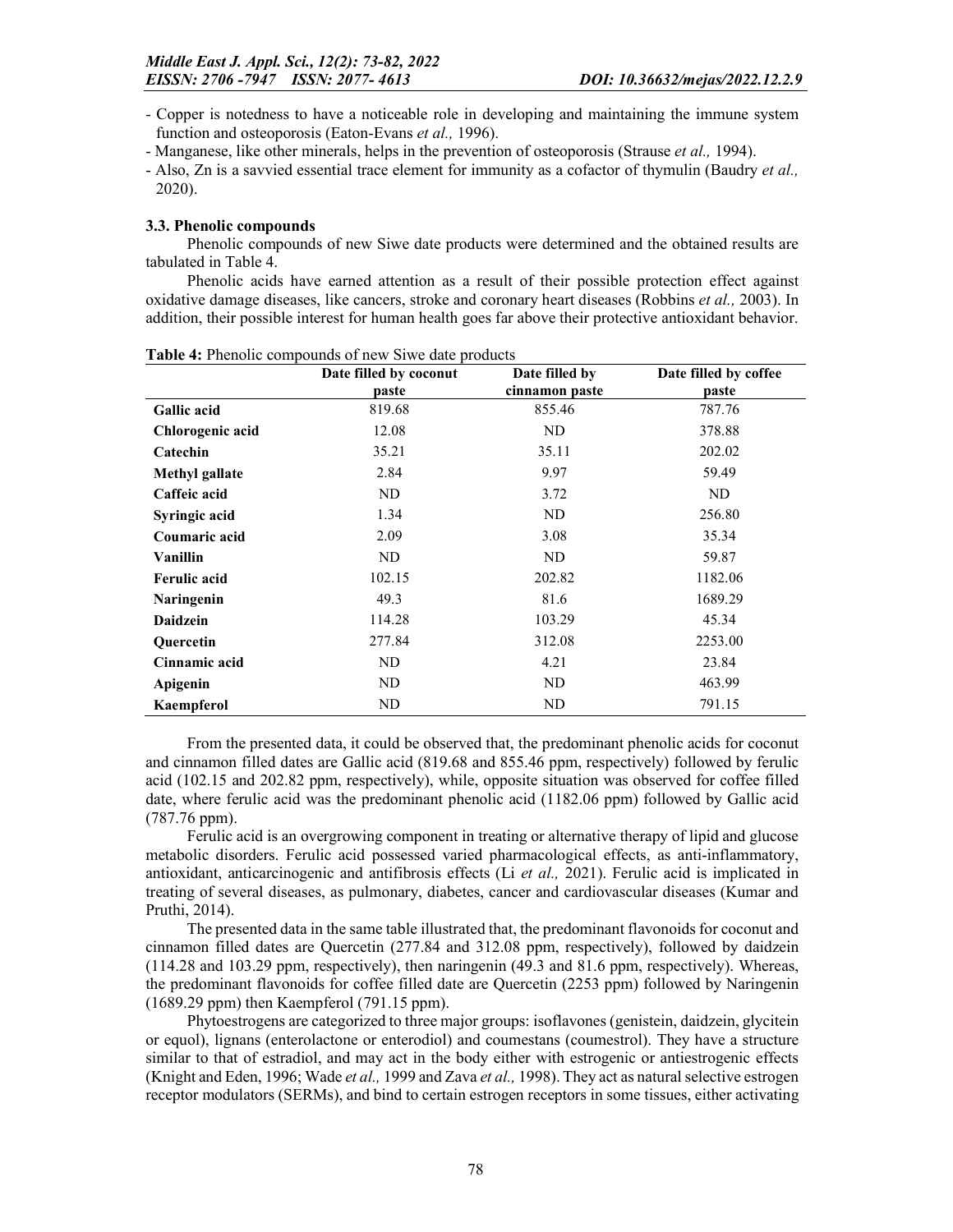or down-regulating cellular responses. The role of phytoestrogens in cancer includes a preventive action, a cancer cell proliferation inhibiting factor and a therapy aid.

The inhibition effect of quercetin against cardiovascular diseases may be largely assumed to its antioxidant and anti-inflammatory activities. The regular consumption of flavonoids in flavonoid rich foods results in a useful effect on human health, especially lowering the death risk of coronary heart disease (Hertog *et al.,* 1993 and Hertog *et al.,* 1995). Anti-carcinogenesis activities of quercetin led to include it as a natural chemo-preventive agent and acts though varied biochemical, genetic and immunological sides related to tumors (Russo *et al.,* 2012).

Also, kaempferol protects brain cells against the toxic effects of beta-amiloyd in patients with Alzheimer's disease (AD)

The tabulated data in Table 4, demonstrated that, coffee filled dates had higher contents of all studied phenolic compounds comparing to coconut and cinnamon filled dates with three exceptions related to gallic acid, caffeic acid and daidzein. These results are in agreement with those reported by Acosta-Otálvaro *et al.* (2021) who reported that, phenolic acids increased by increasing the coffee percentage in cocoa-coffee mixture.

### 3.4. Microbiological quality

Concerning the microbiological quality of the studied new date products, total bacterial count and mold and yeast counts were examined and the obtained results were presented in Table (5). From the presented data, it could be observed that, both of cinnamon and coffee treatments led to improve the microbial quality of the new products comparing with coconut filled sample, by reducing both of total bacterial count and mold and yeast count. But the highest positive effect was recorded for coffee filled date. These could be due to the higher contents of phenolic compounds.

|                               | Total count $(cfu/g)$ | Mold and yeast $(cfu/g)$        |
|-------------------------------|-----------------------|---------------------------------|
| Date filled by coconut paste  | $8 \times 10^{2}$ a   | $10 \times 10^{2}$ <sup>a</sup> |
| Date filled by cinnamon paste | $5 \times 10^{2}$ b   | $7 \times 10^{2}$               |
| Date filled by coffee paste   | $1 \times 10^{2}$ c   | $3 \times 10^{2}$ c             |
| <b>LSD</b>                    | 2.266                 | 2.444                           |

Table 5: Total bacterial and mold and yeast counts of new Siwe date products

Means (+SD) in the same column with different superscripts are significantly different ( $p < 0.05$ )

## 3.5. Sensory evaluation

Sensory evaluation of the new Siwe date products was achieved and the obtained results are presented in Table 6. The mentioned data in table 6, obviously demonstrated that, the highest values of all studied sensory parameters were recorded for coconut filled date fruits. From the same table it could be concluded that, all new date products are highly accepted organoleptically, where the obtained scores were ranged from 6.36 to 6.59 for taste, 6.46 to 6.59 for odor, 6.58 to 6.71 for texture, 6.5 to 6.68 for outer appearance, 6.56 to 6.62 for internal appearance and 6.37 to 6.66 for overall acceptability.

|  |  | Table 6: Sensory evaluation of new Siwe date products |  |  |  |  |
|--|--|-------------------------------------------------------|--|--|--|--|
|--|--|-------------------------------------------------------|--|--|--|--|

|                                  | <b>Taste</b><br>(7) | Odor<br>(7)       | Texture<br>(7)    | Outer<br>appearance<br>7) | <b>Internal</b><br>appearance | <b>Overall</b><br>acceptability |
|----------------------------------|---------------------|-------------------|-------------------|---------------------------|-------------------------------|---------------------------------|
| Date filled by coconut<br>paste  | 6.59a               | 6.59a             | 6.68 <sup>a</sup> | 6.68 <sup>a</sup>         | 6.62 <sup>a</sup>             | $6.66^{\rm a}$                  |
| Date filled by<br>cinnamon paste | $6.36^{b}$          | 6.50 <sup>b</sup> | 6.71 <sup>a</sup> | 6.50 <sup>b</sup>         | $6.56^{\circ}$                | 6.37 <sup>c</sup>               |
| Date filled by coffee<br>paste   | 6.50 <sup>a</sup>   | 6.46 <sup>b</sup> | 6.58 <sup>b</sup> | 6.62 <sup>a</sup>         | $6.58^{a}$                    | 6.57 <sup>b</sup>               |
| <b>LSD</b>                       | 0.090               | 0.069             | 0.039             | 0.068                     | 0.069                         | 0.013                           |

Means ( $+SD$ ) in the same column with different superscripts are significantly different ( $p < 0.05$ )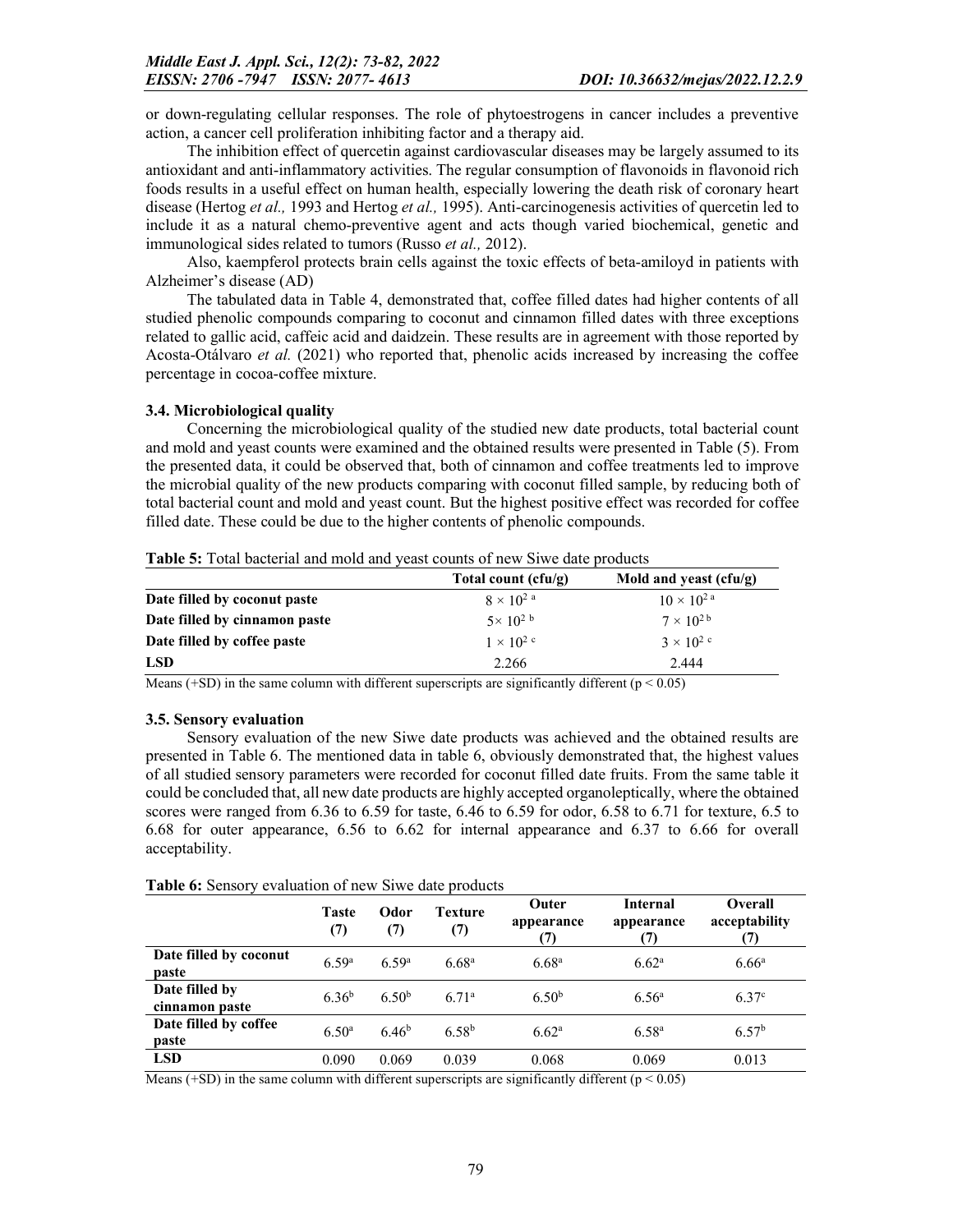## 4. Conclusion

The obtained results demonstrated that, the highest protein and lipids content and Caloric value were recorded for coconut filled date, while date sample filled with cinnamon paste had the highest crude fiber content. On the other hand, coffee filled dates possessed the highest polyphenol and flavonoid contents. All new date products had iron content more than the recommended daily intake. In addition, both of coconut and coffee filled date samples possessed higher contents of copper and manganese than those of the recommended daily intake. The predominant phenolic acids for coconut and cinnamon filled dates are Gallic acid followed by ferulic acid, while, opposite situation was observed for coffee filled date, where ferulic acid was the predominant phenolic acid followed by Gallic acid. The predominant flavonoids for coconut and cinnamon filled dates are Quercetin, followed by daidzein, then naringenin. Whereas, the predominant flavonoids for coffee filled date are Quercetin followed by Naringenin then Kaempferol. Both of cinnamon and coffee treatments led to improve the microbial quality of the new products comparing with coconut filled sample. In the same time, all new date products are highly accepted organoleptically.

In conclusion, the results of the current study suggested that, the prepared products are good sources of functional ingredients, such crude fiber, some minerals (Fe, Cu and Mn) and bioactive compounds such as phenolic and flavonoids with potentially desirable effects on human health.

### References

- Ackar, D., K.V. Lendic, M. Valek, D. Šubaric, B. MiliIevic, J. Babic, and I. Nedic, 2013. Cocoa Polyphenols: Can We Consider Cocoa and Chocolate as Potential Functional Food? Journal of Chemistry, 1-7.
- Acosta-Otálvaro, E., R. Domínguez-Perles, J.C. Mazo-Rivas, and C. García-Viguera, 2021. Bioavailability and radical scavenging power of phenolic compounds of cocoa and coffee mixtures. Food Science and Technology International, 0 (0):1–10.
- Al-Delaimy, W.K., E.B. Rimm, W.C. Willett, M.J. Stampfer, and F.B. Hu, 2004. Magnesium intake and risk of coronary heart disease among men. *J. Am. Coll. Nutr*., 23: 63-70.
- Al-Farsi, M., C. Alasalvar, A. Morris, M. Baron, and F. Shahidi, 2005. Compositional and sensory characteristics of three native sun-dried date (*Phoenix dactylifera* L.) varieties grown in Oman. J. Agric. Food Chem., 53: 7592–7599.
- Al-Farsi, M.A. and C.Y. Lee, 2008. Nutritional and functional properties of dates: a review. Critical Reviews in Food Science and Nutrition., (48) 877−887.
- Al-Hooti, S.N., J.S. Sidhu, and H. Qabazard, 1995. Studies on the physicochemical characteristics of date fruits of five UAE cultivars at different stages of maturity. Plant Foods for Human Nutrition. Arab Gulf J.of Scientific Research, 13(3): 553-569.
- Allen, R.P., P.B. Barker, F. Wehrl, H.K. Song, and C.J. Earley, 2001. MRI Measurement of Brain Iron in Patients with Restless Legs Syndrome. Neurology, 56(2): 263-265.
- Al-shahib, W. and R.J. Marshall, 2003. The fruit of the date palm: its possible use as the best food for the future? Int. J. of Food Sci. and Nutrition,  $54(4)$ :  $247 - 259$ .
- AOAC (Association of Official Analytical Chemists), 2006. Official Methods of Analysis, 15th edn. (Gaithersburg, S. edn). AOAC Press, Washington DC., USA.
- A.P.H.A. 1976. American public Health Association of Methods for the Microbiological Examination of Foods. Speck, M. L. ed., Washington, D. C., USA.
- Arancon, R.N., 1999. Coconut flour. Cocoinfo International, 6(1): 1–8.
- Baudry, J., J.F. Kopp, H. Boeing, A.P. Kipp, T. Schwerdtle, and M.B. Schulze, 2020. Changes of trace element status during aging: Results of the EPIC-Potsdam cohort study. European Journal of Nutrition, 59(7): 3045–3058. https://doi.org/10.1007/s00394-019-02143-w
- Boija, L., 1995). Functional Foods and Health claims in marketing. What claims can be made for these kinds of nutrients? Var-Foda, 47 (6): 23-25.
- Champagne, C.M., 2008. Magnesium in hypertension, cardiovascular disease, metabolic syndrome, and other conditions: A Review. Nutr. Clin. Prac. 23: 142-151.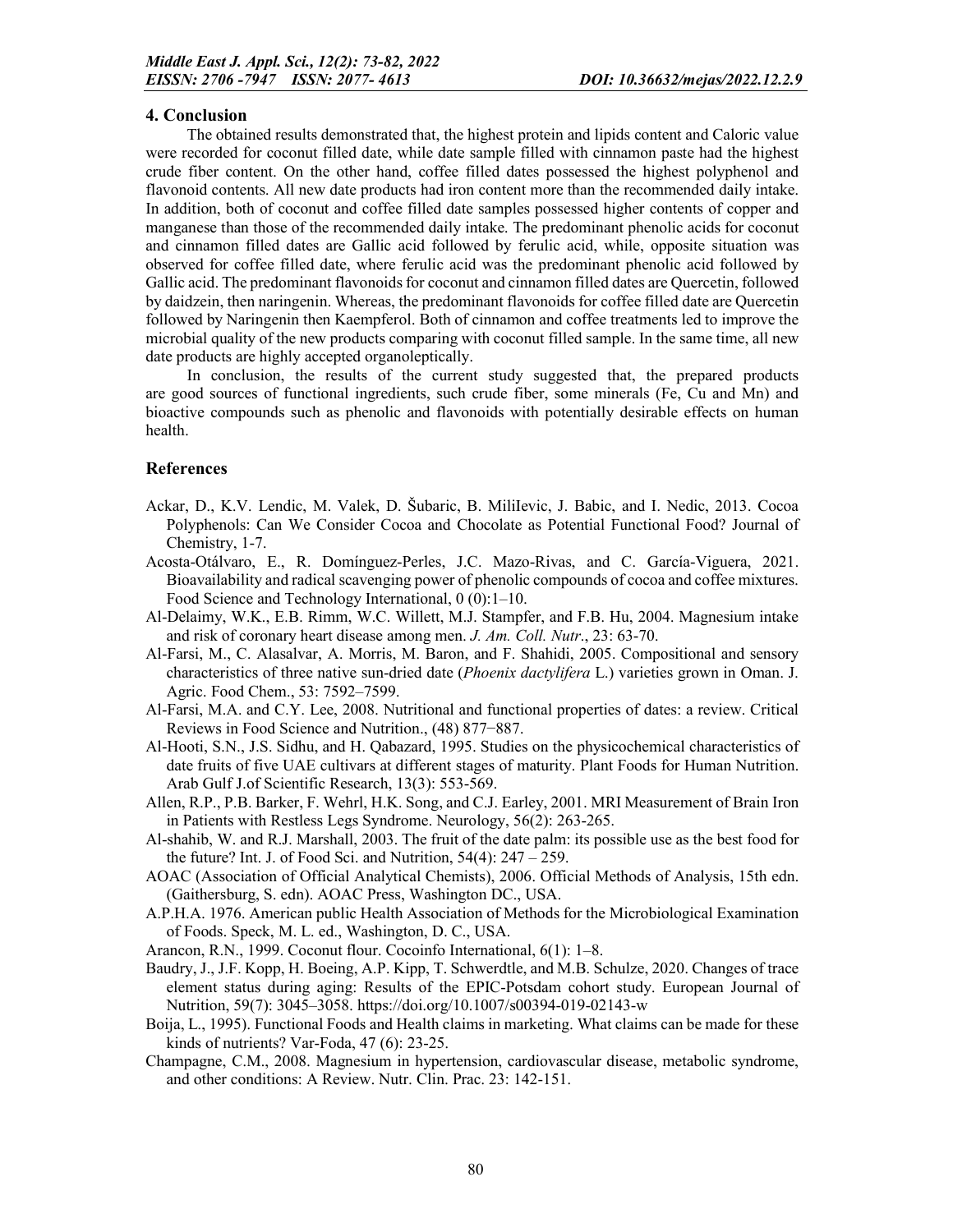- Difco-Manual, 1984. Dehydrated culture media and reagents microbiological and clinical laboratory procedures, Pub-Difco-LabDetroits Michigan, USA.
- Diplock, A.T., P.J. Aggott, and M. Ashwela, 1999. Scientific concepts of Functional Foods in Europe: Consensus document. Br J Nutr SI (Suppl.): SI-S7.
- Eaton-Evans, J., E.M. Mellwrath, W.E. Jackson, H. McCartney, and J.J. Strain, 1996. Copper Supplementation and the Maintenance of Bone Mineral Density in Middle-aged Women. J. Trace Elem. Exp. Med., 9: 87-94.
- Falch, E., I. Overrien, C. Solberg, and R. Slizyte, 2010. Composition and calories. In: L.M.L., Nollet & F. Toldrá, (Eds), Seafood and Seafood Analysis. Part Ш (Chapter 16), New York. CRC Press. Taylor & Francies Group. Boca Raton, 257–288.
- Frazier, W.C., 1976. Food Microbiology, McGraw-Hill Publishing Ltd, USA, 71-100.
- Gao, X., M. Ohlander, N. Jeppsson, L. Bjork, and V. Trajkovski, 2000. Changes in antioxidant effects and their relationship to phytonutrients in fruits of Sea buckthorn (*Hippophae rhamnoides* L.) during maturation. J. Agric. Food Chem., 48: 1485–1490.
- Grantham-McGregor, S. and C. Ani, 2001. A Review of Studies on the Effect of Iron Deficiency on Cognitive Development in Children. J. Nutr., 131(2S-2): 649S-666S.
- Hertog, M.G.L., D. Kromhout, C. Aravanis, H. Blackburn, R. Buzina, F. Fidanza, S. Giampaoli, A. Jansen, A. Menotti, S. Nedeljkovic, M. Pekkarinen, B.S. Simic, H. Toshima, E.J.M. Feskens, P.C.H. Hollman, and M.B. Katan, 1995. Flavonoid Intake and Long-term Risk of Coronary Heart Disease and Cancer in the Seven Countries Study. Arch Intern Med., 155 (4):381- 386.
- Hertog, M.G.L., E.J.M. Feskens, D. Kromhout, M.G.L. Hertog, P.C.H. Hollman, M.G.L. Hertog, and M.B. Katan, 1993. Dietary antioxidant flavonoids and risk of coronary heart disease: the Zutphen Elderly Study. The LANCET, 342(8878):1007-1011.
- Jose´ G. Do´rea† and Teresa Helena M. da Costa, 2005. Is coffee a functional food? British Journal of Nutrition, 93: 773–782.
- Knight, D.C. and J.A. Eden, 1996. A Review of the Clinical Effects of Phytoestrogens. Obstet Gynecol., 87(5 Pt 2): 897-904.
- Kumar, N., and V. Pruthi, 2014. Potential applications of ferulic acid from natural sources. Biotechnology Reports (Amst), 4: 86–93. https://doi.org/10.1016/j.btre.2014.09.002
- Lawless, H.T. and H. Heymann, 1998. Sensory Evaluation of Food: Principles and Practices. New York: Chapman & Hall.
- Li, D., Y.X. Rui, S.D. Guo, F. Luan, R. Liu, and N. Zeng, 2021. Ferulic acid: A review of its pharmacology, pharmacokinetics and derivatives. Life Sciences, 284, Article 119921. https://doi.org/10.1016/j.lfs.2021.119921
- Ma, B., A.B. Lawson, A.D. Liese, R.A. Bell, and E.J. Mayer-Davis, 2006. Dairy, magnesium, and calcium intake in relation to insulin sensitivity: approaches to modeling a dose-dependent association. Am. J. Epidemiol., 164: 449-458
- Mathew, J.T., M.M. Ndamitso, A.A. Otori, E.Y. Shaba, A. Inobeme, and A. Adamu, 2014. Proximate and Mineral Compositions of Seeds of Some Conventional and Non-Conventional Fruits in Niger State, Nigeria. Acad. Res. Int. 5(2):113-118.
- Mohammed, A.A., 2000. Palm culture and production of dates In Sudan. A country report, Palm and Dates Research Centre, Sudan.
- Myhara, R.M., M.S. Taylor, B.A. Slominski, and I. Al-Bulushi, 1998. Moisture sorption isotherms and composition of Omani dates. J. Food Engineering, (37):471–479.
- Nasir, M.U., S. Hussain, S. Jabbar, F. Rashid, N. Khalid, and A. Mehmood, 2015. A review on the nutritional content, functional properties and medicinal potential of dates. Science Letters, 3:1 (17- 22).
- Ötles, S. and S. Ozgoz, 2014. Health Effects of Dietary Fiber. Acta Sci. Pol., Technol. Aliment. 13(2):191-202
- Pasupuleti, V.R. and H.G. Siew 2014. Cinnamon: A Multifaceted Medicinal Plant. Evidence-Based Complementary and Alternative Medicine, 12 pages.
- Robbins, R.J., 2003. Phenolic Acids in Foods: An Overview of Analytical Methodology. J. Agric. Food Chem., 51(10): 2866-2887.